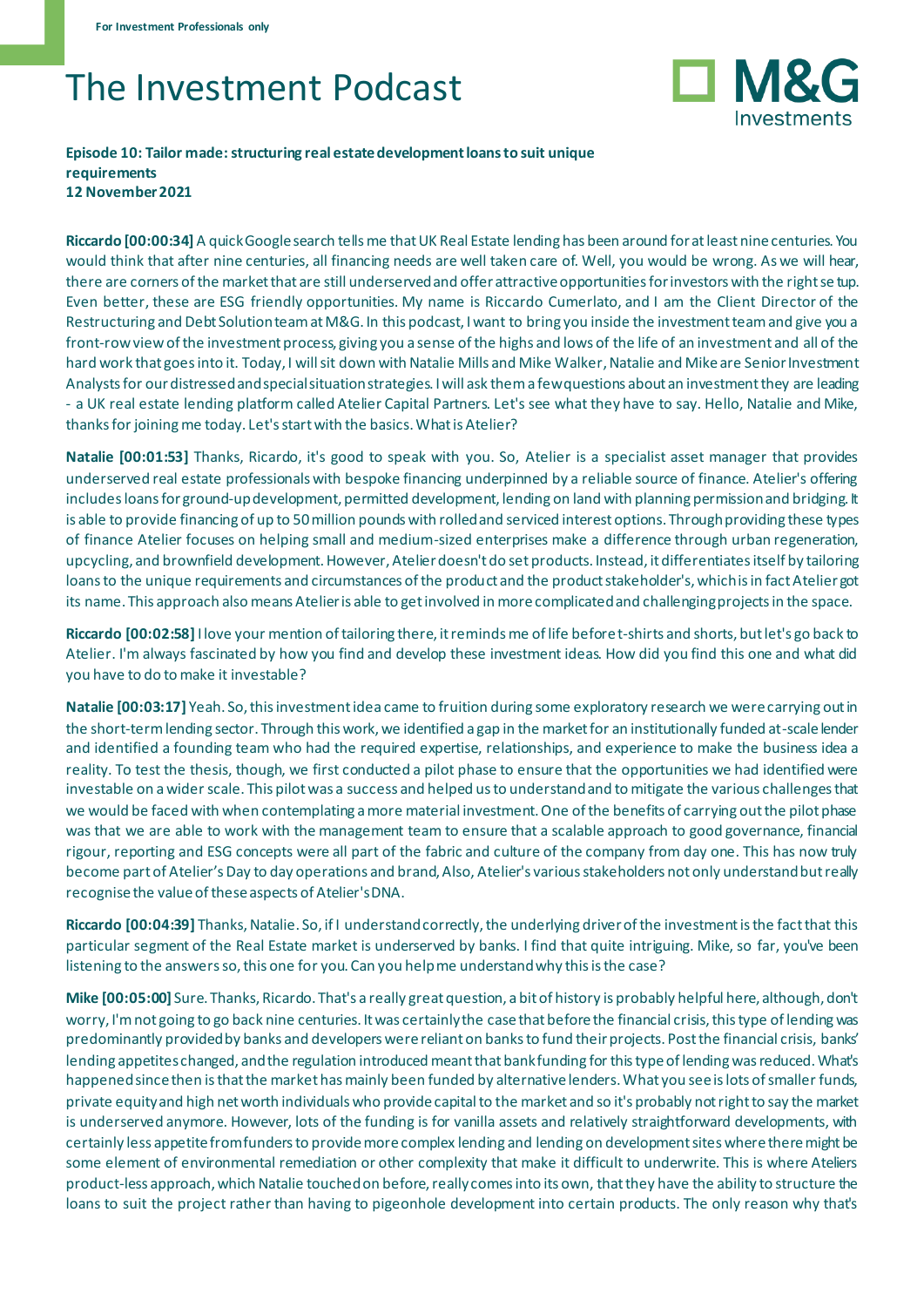possible is because we've invested in in-house specialists rather than outsourcing some of these competencies. This includes in-house legal teams, surveyor's, portfolio managers, risk experts and finance who all work together. This means that Atelier has the ability to underwrite and service these more complex loans. We ultimately think that this drives better portfolio performance and better protects capital at risk. An interesting consequence of it being a non-bank and non-institutional market is that very few lenders have experience with ESG investing, so M&G is using its experience in this area to support Atelier as it continues to develop its approach to sustainable lending.

**Riccardo [00:06:58]** OK, you mentioned ESG at the end, so it might be a good time to look behind the ESG label. Which step is Atelier taking to focus on ESG? Also, can you give me some examples of loans made by Atelier that have strong ESG credentials? Who would like to take this one?

**Natalie [00:07:24]** I'll take this one, Riccardo, thanks. So, there are some astounding statistics out there when it comes to the current state of carbon emissions. Now, according to Savills, the built environment contributes 40% of the UK carbon footprint. Carbon emissions are present at all stages of a property's life, which means that in order to really make a difference, we need to reduce emissions from construction through to operation and then finally to the end of a building's lifespan. As I mentioned earlier, Atelier has really taken this message on board and as a result, it has steered its lending to focus on projects that include urban regeneration, upcycling, and brownfield development. Currently, almost 90% of Atelier's development loans are for these types of projects. Atelier's internal lending processes also factor in relevant wellbeing considerations, including matters like excessive density or natural daylight, suitability for location and un-similar - even where planning and building regulations have already been adhered to. So, by way of example of the types of projects Atelier is involved in, Atelier has recently provided a development finance facility for a project to demolish and decontaminate a derelict petrol service station which had been unused for over a decade. This plot has now been revitalised through the construction of an attractive terrace of six modern four-bedroom houses with gardens and allocated parking spaces, which all qualify for the Help to Buy scheme. On another project, Atelier's financing is enabling the construction of eight sustainable family homes in a London brownfield site. The properties have been intelligently designed with excellent green credentials, which meet the RIBA 2030 standard and use the latest energy-efficient materials and features. This means that the finished homes will be at least 40% more energy efficient than the current building regulations require. There's actually one more example I'd like to share with you, if that's OK, as it's a really great way of demonstrating how a company like Atelier can facilitate really impressive upcycling work in the Real Estate market. So in this 12 million lend, Atelier provided a senior development facility to a season property developer in the home counties. The developer had purchased a large, complicated site which included a mid-century office building, period residential building and a car park and gardens, Atelier's loan helped to transform the site into 49 new homes while preserving the original features and local heritage. The recycling of the existing structures and putting them back into use greatly helps to reduce the bodied carbon. Now, often complicated, mixed-use sites like this can be too challenging for lenders, but Atelier's bespoke approach and deep bench of expertise that they have meant that it was able to find a solution for this project. I should also add that Atelier is equally focussed on ESG from an operational perspective and has a target to achieve net zero carbon emissions from operations by 2025 and from lending activity by 2030 amongst other measures. It has hired a dedicated ESG manager to help achieve these goals.

**Riccardo [00:11:04]** Thanks, Natalie, very impressive examples. Nearly as good as my recycling skills, if I may say so. But joking aside, this takes us to an obvious follow-up question. Do you have to sacrifice investment returns in order to support this focus on ESG? Mike another one for you.

**Mike [00:11:24]** Yeah, thanks, Riccardo. That's another good question. As you know, M&G is committed to providing financial returns, was also having regard for the needs of society. We believe that by integrating ESG concepts throughout the investment lifecycle, we ultimately drive better outcomes for our clients and also better outcomes for society. In the short term, a loan that Atelier makes to a project are the strongest credential and earns typically earns the same return as the wider market. In addition, by focussing on the key on the G in ESG so that is governance, Atelier is creating a robust process, independently monitoring the performance of the business, which should help to provide better downside protection. In the longer term, by fairly moving ESG and sustainable development loans Atelier and M&G are creating a competitive advantage over other lenders and hopefully a higher valuation for the business**.** 

**Riccardo [00:12:18]** Thanks, Mike. So,we are talking about an attractive investment story with a great ESG angle and not a bad one. This was extremely interesting, Natalie. Mike, thanks for your time today. Take care.